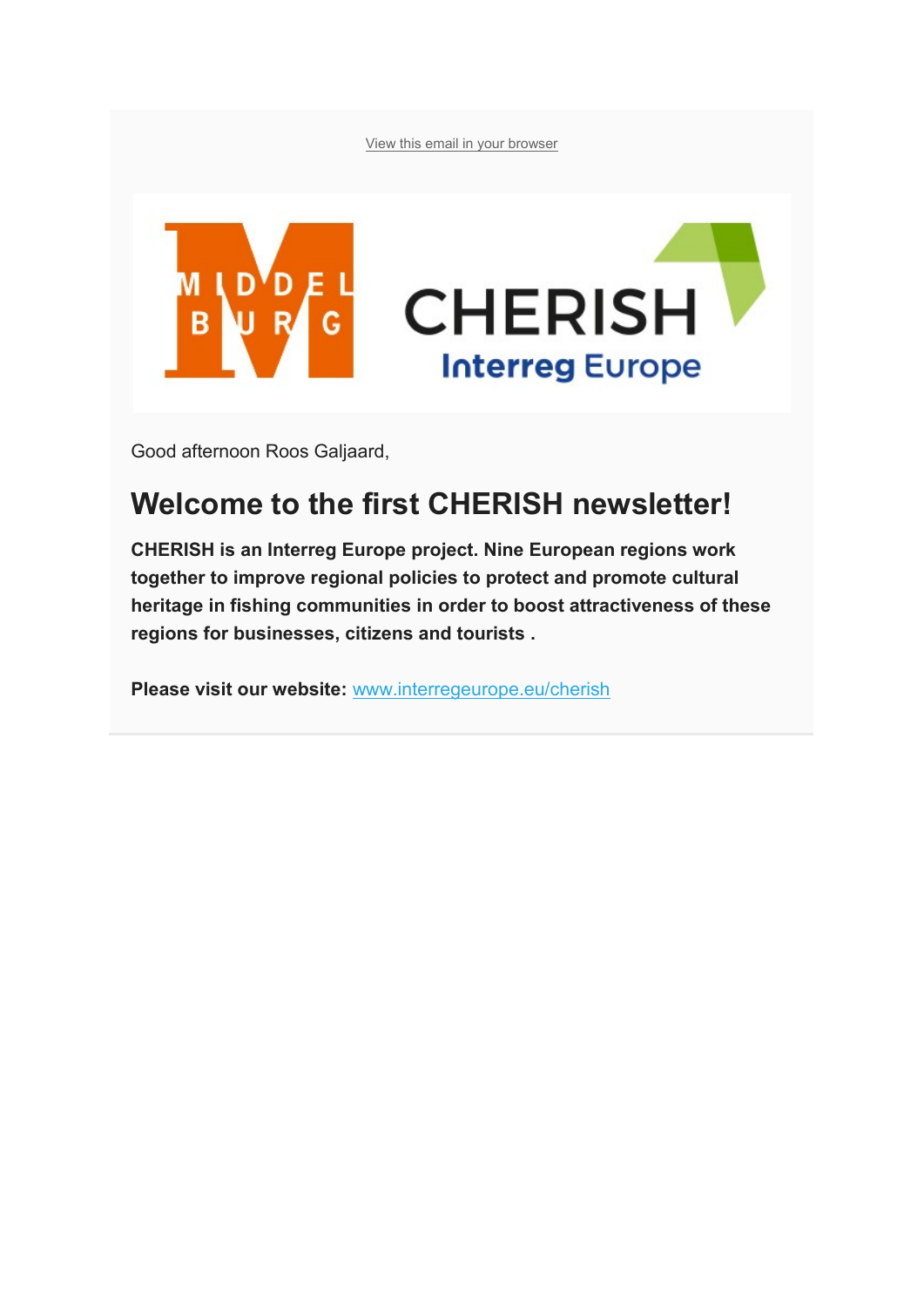

# **First CHERISH TEK workshop!**

**On the 5th of September the CHERISH project partners travelled to Tornio, Finland where Snowchange Cooperative, the advisory partner for traditional ecological knowledge, organised a workshop on TEK issues.** 

**Read more at:** [https://www.interregeurope.eu/cherish/news/news](https://www.interregeurope.eu/cherish/news/news-article/4136/1st-cherish-tek-workshop/)[article/4136/1st-cherish-tek-workshop/](https://www.interregeurope.eu/cherish/news/news-article/4136/1st-cherish-tek-workshop/)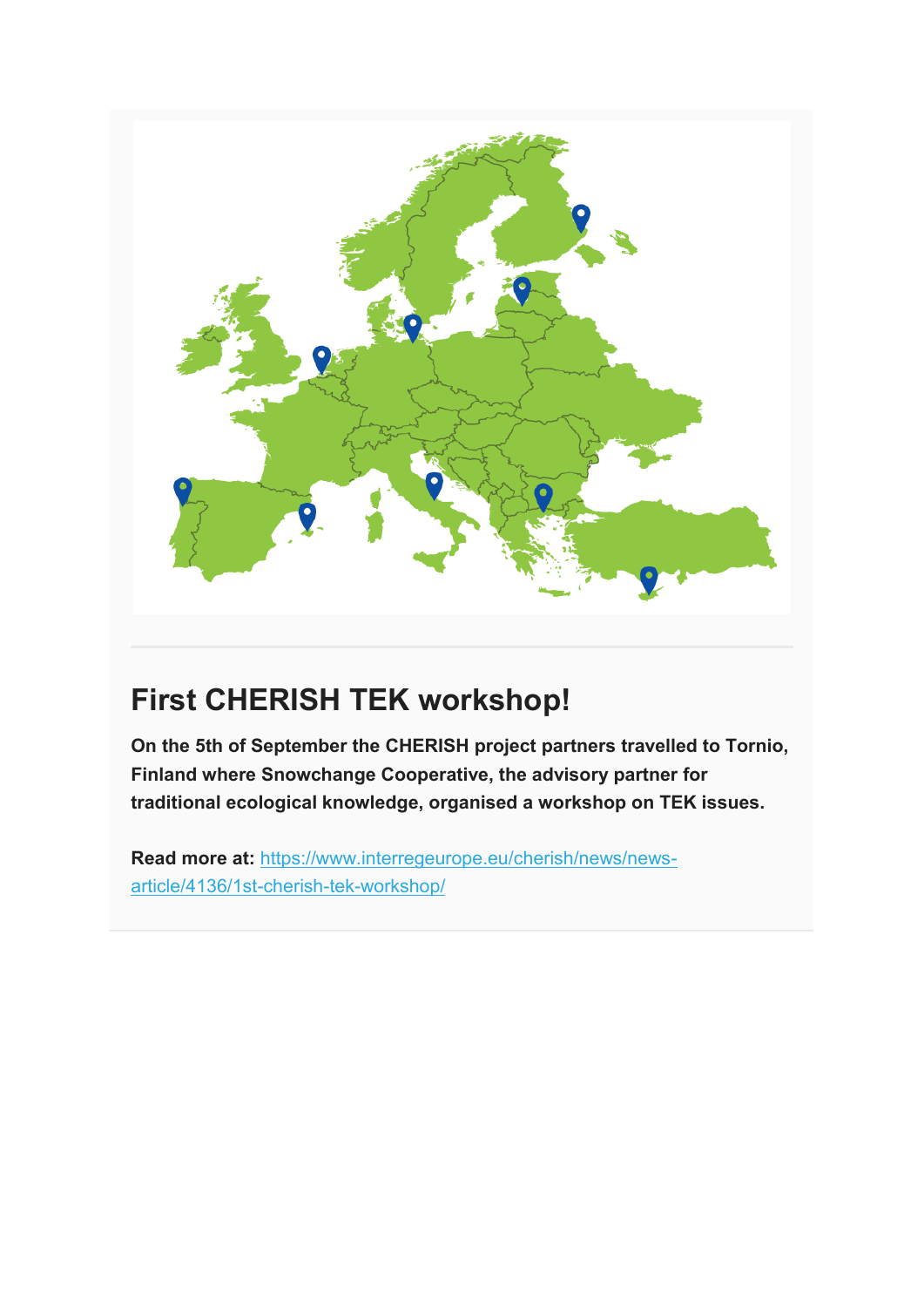

## **Kick off meeting Middelburg**

**On Thursday, 15th of November 2018 the kick off meeting of the CHERISH project took place in Middelburg, in the old Town Hall. Participants were informed about CHERISH , learned about several aspects of cultural heritage and got to know the partners in the project through an interview. For more info read the news article** [here](https://www.interregeurope.eu/cherish/news/news-article/4531/kick-off-meeting-cherish-in-middelburg)**.**

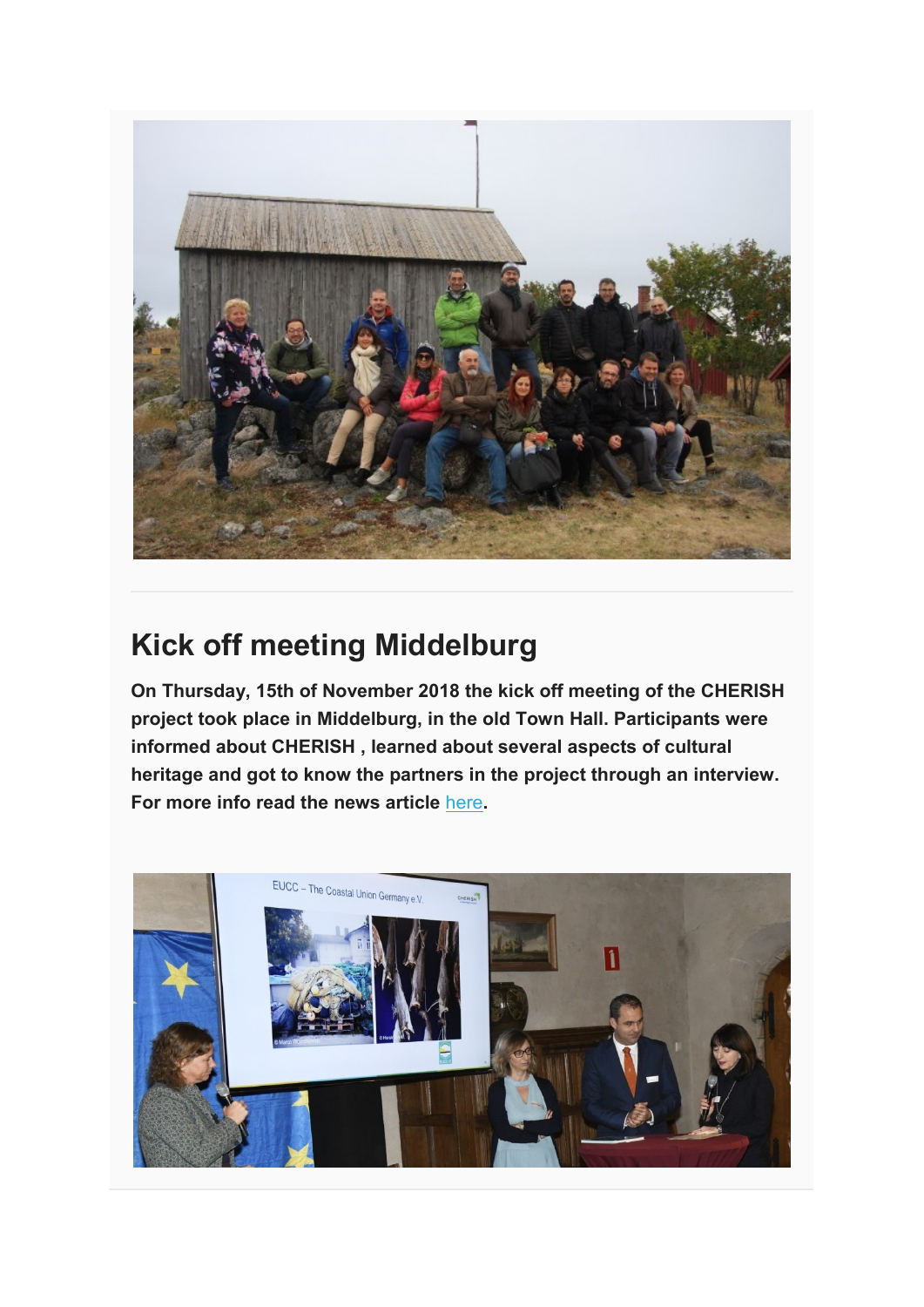

## **First stakeholder group meetings**

**Several CHERISH partners organised stakeholder group meetings. The stakeholders were briefly introduced with main project activities and expected results. It is important to meet each other regularly and discuss how to protect and promote cultural heritage of fishing communities.**

**For more info, check this page:** <https://www.interregeurope.eu/cherish/library/>